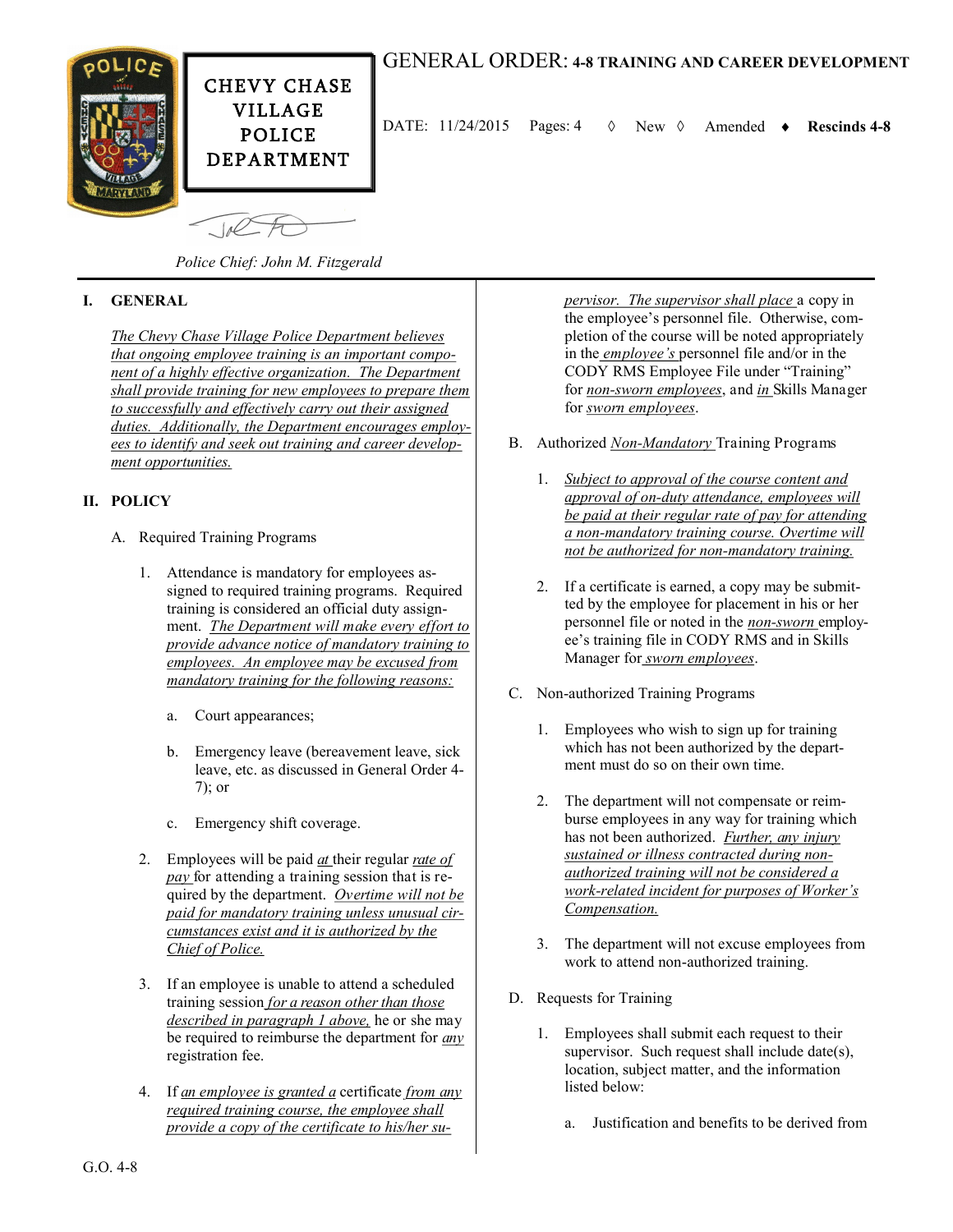training;

- b. Number of department staff attending;
- c. An itemized list of estimated expenditures;
	- (1) Registration fee;
	- (2) Mode of transportation and associated costs;
	- (3) Lodging;
	- (4) Meals; and
	- (5) Other expenditures.
	- *(6)* Total amount requested.
- 2. Enclosures or attachments should include:
	- a. Registration forms;
	- b. *A course description*; and
	- c. Any other relevant documentation.
- 3. The supervisor will forward the request to the Chief. *If the Chief approves the request, the Chief will forward the request* to the Village Manager who will notify the *Chief* of his or her decision within ten (10) days.
- E. Reimbursement
	- 1. Subject to the approval of the Village Manager, Chevy Chase Village will pay the registration fees and the cost for *travel,* overnight accommodations *and meals for non-local conferences and*  training . *Travel, o*vernight accommodations and meals will not be paid for when the training is local *(within the Washington-Baltimore SMSA or within 75 miles of the employee's residence).*
	- 2. Unless meals are included in the registration fees, *meals will be reimbursed as a* per diem based on federal travel rates *for non-local training.*

# **III. RECRUIT TRAINING**

The Department requires all *applicants for police officer positions* to have completed an MPCTC-approved entrance-level training program before hiring the recruit *and authorizing him/her* to carry a Department– authorized *firearm* and make arrests.

# **IV. TRAINING ACADEMY**

- A. The Department's Relationship to the *Montgomery County Police Training* Academy ('Academy')
	- *1. In accord with the Memorandum of Understanding between the Department and the Montgomery Count Police, the Academy will provide annual in-service training to Village officers.*
	- 2. The *Lieutenant* will be the contact person for the Department, and will establish and maintain a liaison between the Department and the Academy.
	- 3. *The Lieutenant will schedule all officers for training and will verify officers' attendance and successful completion of scheduled training.*
- B. Providing Input to the Academy

Prior to Department members being enrolled in In-Service Training program, the *Lieutenant* will discuss the contents of the program with the appropriate academy staff member(s) to:

- 1. Ensure the program's applicability to Department members, and
- 2. Ascertain if this Department can provide any resources to enhance the program or off-set costs.

# **V. FIELD TRAINING PROGRAM**

New officers hired by the Department will be assigned to a certified Field Training Officer (FTO) so that they can gain "on-street" experience and become familiar with, among other things, the Village boundaries, the report system, Department policies (procedures, rules, and regulations), radio procedures, and more importantly, the community. Therefore, the Department will have a formal FTO program and will designate certain officers who have received additional training as FTO's and mentors to work with new officers.

- A. Training Period
	- 1. *Field training is required by MPCTC for newlyhired officers with the exception of the positions of Chief and Lieutenant.*
	- 2. *Newly-hired officers* will be under the direct supervision of *a certified* FTO for a minimum of:
		- *240 hours after successful completion of entry-level training; or*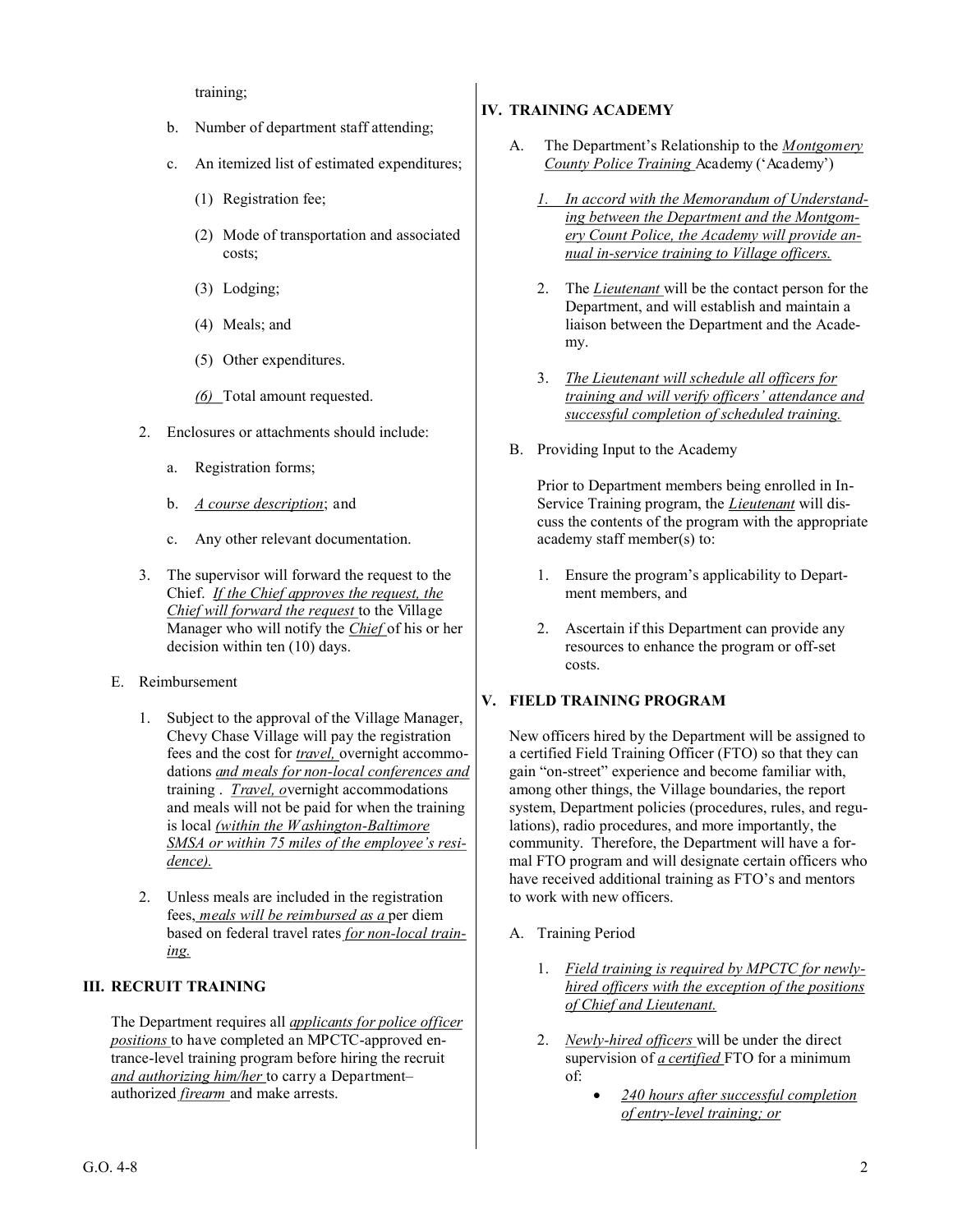*120 hours if the officer was previously certified by another Maryland law enforcement agency within the preceding 3 years.*

*The Chief, in consultation with the Lieutenant, will determine the length of field training for each newly-hired officer; the actual length of time may vary, but in no event will the supervised field training period be less than the above minimums.* 

- *3. If a certified FTO is temporarily unavailable for any reason, the trainee must be under the direct supervision of the Sergeant, the Lieutenant or the Chief.*
- B. Selection *and Training of* FTOs
	- *1. Officers must successfully complete a field training officer course approved by the Police Training Commission before being permitted to serve as an FTO.*
	- *2. FTOs must be among the best employees of the Department. They must be highly competent performers both intellectually and practically, they must be good coaches and teachers, they must be patient, they must be good motivators and be highly motivated themselves, and they must have a positive attitude and a supportive approach to training.*
	- *3. When additional FTOs are needed, the Department will announce the opportunity in writing and invite expressions of interest. To be eligible for FTO training, officers must have at least 2 years of experience as a police officer immediately prior to attending training.*
	- *4. Interested officers who are eligible must* submit a memorandum *to the Lieutenant* stating their interest and *summarizing their* background. The *Lieutenant, in consultation with the Chief,*  will then select the most qualified candidate(s) for the number of *FTO* vacancies *needed* based on the following criteria, which will include, and may not be limited to:
		- *Attitude and demeanor;*
		- Prior performance evaluations, positive recognition and discipline;
		- Current level of performance;
		- Level of interest;
		- Educational background; and
		- Years of police experience.
- C. Supervision of FTO's
- 1. All FTOs will *be directly* supervised by the *Lieutenant. Prior to being assigned to supervise agency FTOs, the Lieutenant shall first successfully complete an FTO course as well as firstline supervisor training approved by the MPCTC.*
- 2. The *Lieutenant* will be responsible for:
	- *a. Authoring and updating the Department's FTO Manual;*
	- *b. Generating a written training plan for each newly-hired officer that will serve as a training 'map' for the FTO;*
	- c. Supervising the FTO program;
	- d. Ensuring that the FTOs know the Department's policies and procedures relating to the FTO program;
	- e. Providing FTOs with guidance on an ongoing basis; and
	- f. Explaining the evaluation and reporting process to FTOs.
- 3. During calls for service, the FTO and the officer assigned to him or her will be under the supervision of the highest ranking officer on the scene.
- *D.* Rotation of Field Assignments

In the interest of career development, and to enhance a new employee's skills, knowledge, and abilities, the Department *will* consider *rotating* new officers to *various* field assignments, such as:

- 1. Working different shifts;
- 2. Assigning an FTO and his or her recruit to selective enforcement activities;
- 3. Involving the FTO and recruit in special short-term neighborhood projects; and,
- 4. Other assignments as may be available from time to time.
- *E.* Evaluation of Recruits
	- 1. FTOs will evaluate their assigned officer pursuant to the guidelines and criteria enumerated in the Department's FTO Manual.
	- 2. The *Lieutenant* will discuss the evaluation guidelines, criteria, and applicable forms with